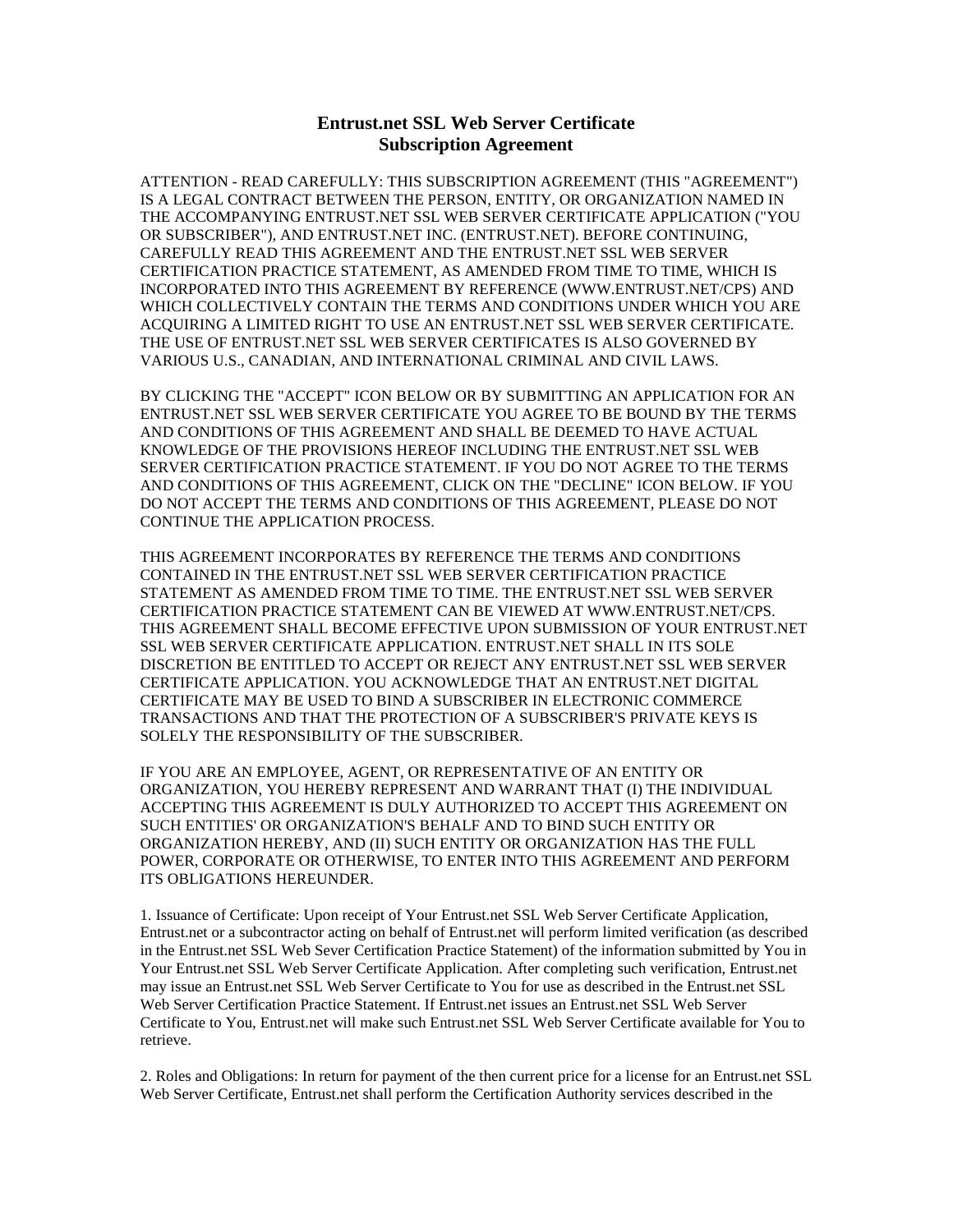Entrust.net SSL Web Server Certification Practice Statement. You shall only use Your Entrust.net SSL Web Server Certificate as permitted by the Entrust.net SSL Web Server Certification Practice Statement and shall comply with all obligations of the Entrust.net SSL Web Server Certification Practice Statement. You acknowledge that You understand and have the necessary information to make an informed decision about whether and the extent to which to use digital certificate technology and in particular Entrust.net SSL Web Server Certificates. You acknowledge that You have read the Entrust.net SSL Web Server Certification Practice Statement and understand the disclaimers of representations, warranties, and conditions, and limitations of liabilities and are making Your own judgment as to whether it is reasonable under the circumstances to use Entrust.net SSL Web Server Certificates. You are solely responsible for determining whether to use Entrust.net SSL Web Server Certificates and the extent of such use.

3. Fees: You shall pay all applicable fees for any Entrust.net SSL Web Server Certificates issued to You. Such payment shall be made within thirty (30) days of the receipt of an invoice from Entrust.net for any such Entrust.net SSL Web Server Certificates. In the event that You do not pay the applicable fees for any Entrust.net SSL Web Server Certificates issued to You, You shall not be entitled to use such Entrust.net SSL Web Server Certificates and Entrust.net may refused to process any subsequent applications submitted by You for additional Entrust.net SSL Web Server Certificates. The fees for Entrust.net SSL Web Server Certificates and information or services provided by Entrust.net in respect to Entrust.net SSL Web Server Certificates are set forth in the Entrust.net SSL Web Repository. These fees are subject to change, and any such changes shall become effective immediately after posting in the Entrust.net Repository.

4. Lifecycle Monitoring Service: Entrust.net shall also provide You with a complementary lifecycle monitoring service ("LMS"). The LMS is designed to reduce the chance of disruption of Your service which may be caused by the expiration of the Your Entrust.net SSL Web Server Certificate. Entrust.net shall use commercially reasonable efforts to send an email to the technical contact listed in the information provided to Entrust.net with Your Entrust.net SSL Web Server Certificate Application. Such email will inform Your technical contact that Your Entrust.net SSL Web Server Certificate is due to expire shortly. Usually, the email notification will be sent approximately thirty (30) days prior to the date on which Your Entrust.net SSL Web Server Certificate is due to expire. In the event that Your contact information changes, You can still receive an LMS email notice if You provide Entrust.net with updated technical contact information at least sixty (60) days prior to the date that Your Entrust.net SSL Web Server Certificate is due to expire. You shall not be eligible for the LMS if Your technical contact information changes and Entrust.net is not informed of such change within the time period set forth above.

5. DISCLAIMER OF WARRANTY: EXCEPT FOR THE EXPLICIT REPRESENTATIONS, WARRANTIES, AND CONDITIONS PROVIDED IN THIS AGREEMENT AND THE ENTRUST.NET SSL WEB SERVER CERTIFICATION PRACTICE STATEMENT, ENTRUST.NET SSL WEB SERVER CERTIFICATES AND ANY SERVICES PROVIDED IN RESPECT TO ENTRUST.NET SSL WEB SERVER CERTIFICATES ARE PROVIDED "AS IS", AND NEITHER ENTRUST.NET NOR ANY INDEPENDENT THIRD-PARTY REGISTRATION AUTHORITIES OPERATING UNDER THE ENTRUST.NET SSL WEB SERVER CERTIFICATION AUTHORITIES, NOR ANY RESELLERS, CO-MARKETERS, OR ANY SUBCONTRACTORS, DISTRIBUTORS, AGENTS, SUPPLIERS, EMPLOYEES, OR DIRECTORS OF ANY OF THE FOREGOING MAKE ANY REPRESENTATIONS OR GIVE ANY WARRANTIES, OR CONDITIONS, WHETHER EXPRESS, IMPLIED, STATUTORY, BY USAGE OF TRADE, OR OTHERWISE, AND ENTRUST.NET, ALL INDEPENDENT THIRD-PARTY REGISTRATION AUTHORITIES OPERATING UNDER THE ENTRUST.NET SSL WEB SERVER CERTIFICATION AUTHORITIES, ALL RESELLERS OR CO-MARKETERS, AND ANY SUBCONTRACTORS, DISTRIBUTORS, AGENTS, SUPPLIERS, EMPLOYEES, OR DIRECTORS OF ANY OF THE FOREGOING SPECIFICALLY DISCLAIM ANY AND ALL REPRESENTATIONS, WARRANTIES, AND CONDITIONS OF MERCHANTABILITY, NON-INFRINGEMENT, TITLE, SATISFACTORY QUALITY, OR FITNESS FOR A PARTICULAR PURPOSE. EXCEPT FOR THE EXPLICIT REPRESENTATIONS, WARRANTIES AND CONDITIONS CONTAINED IN THIS AGREEMENT AND IN THE ENTRUST.NET SSL WEB SERVER CERTIFICATION PRACTICE STATEMENT, THE ENTIRE RISK OF THE USE OF ANY ENTRUST.NET SSL WEB SERVER CERTIFICATES OR ANY SERVICES PROVIDED IN RESPECT ENTRUST.NET SSL WEB SERVER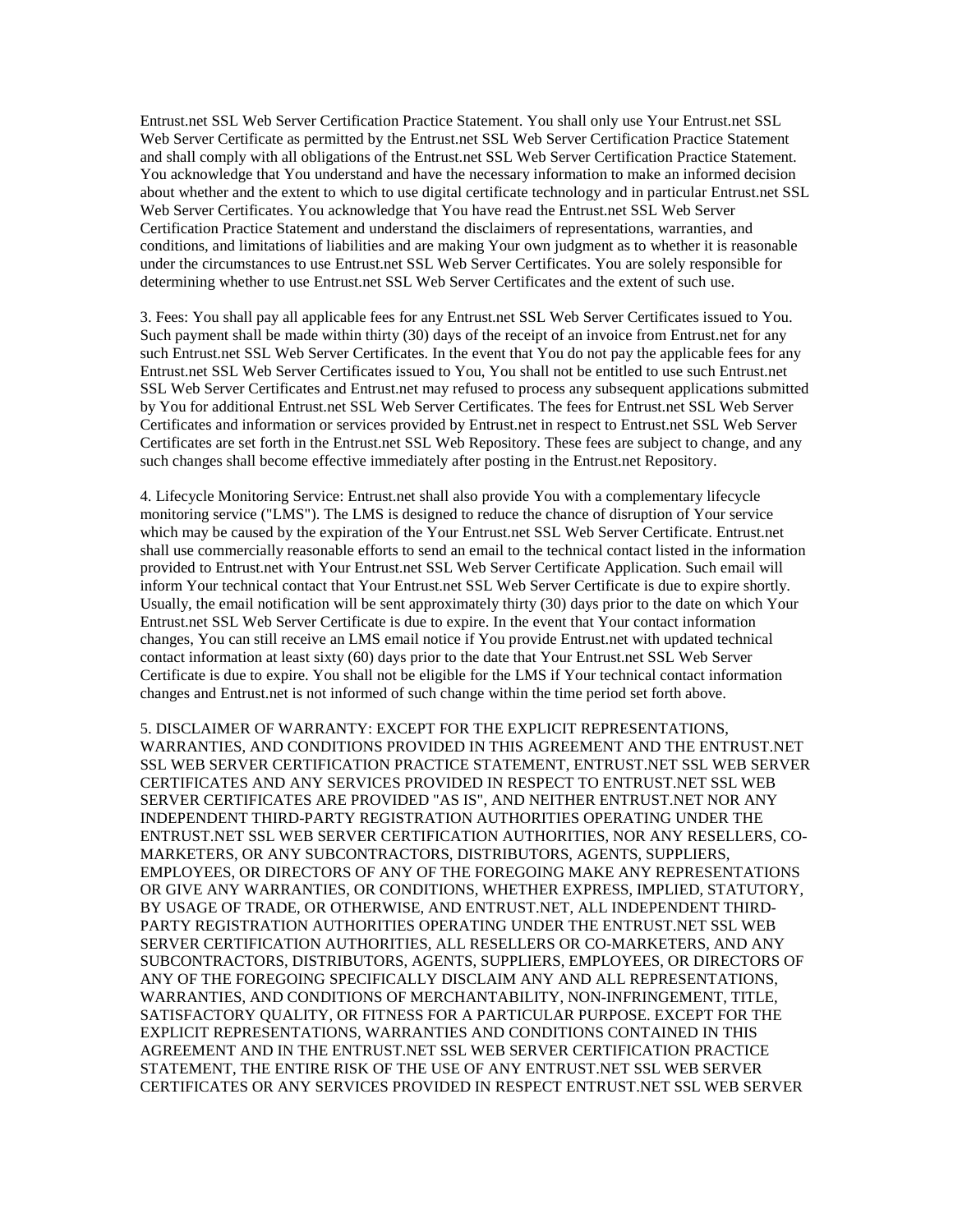CERTIFICATES OR THE VALIDATION OF DIGITAL SIGNATURES SHALL BE BORNE SOLELY BY YOU.

6. LIMITATION OF LIABILITY: IN NO EVENT SHALL THE TOTAL CUMULATIVE LIABILITY OF ENTRUST.NET, ANY INDEPENDENT THIRD-PARTY REGISTRATION AUTHORITIES OPERATING UNDER THE ENTRUST.NET SSL WEB SERVER CERTIFICATION AUTHORITIES, ANY RESELLERS, OR CO-MARKETERS, OR ANY SUBCONTRACTORS, DISTRIBUTORS, AGENTS, SUPPLIERS, EMPLOYEES, OR DIRECTORS OF ANY OF THE FOREGOING TO YOU ARISING OUT OF OR RELATING TO ANY ENTRUST.NET SSL WEB SERVER CERTIFICATE OR ANY SERVICES PROVIDED IN RESPECT TO ENTRUST.NET SSL WEB SERVER CERTIFICATES, INCLUDING ANY USE OR RELIANCE ON ANY ENTRUST.NET SSL WEB SERVER CERTIFICATES, EXCEED ONE THOUSAND UNITED STATES DOLLARS (\$1000.00 U.S.) ("CUMULATIVE DAMAGE CAP"). THIS LIMITATION SHALL APPLY ON A PER ENTRUST.NET SSL WEB SERVER CERTIFICATE BASIS REGARDLESS OF THE NUMBER OF TRANSACTIONS, DIGITAL SIGNATURES, OR CAUSES OF ACTION ARISING OUT OF OR RELATED TO SUCH ENTRUST.NET SSL WEB SERVER CERTIFICATE OR ANY SERVICES PROVIDED IN RESPECT TO SUCH ENTRUST.NET SSL WEB SERVER CERTIFICATE. THE FOREGOING LIMITATIONS SHALL APPLY TO ANY LIABILITY WHETHER BASED IN CONTRACT (INCLUDING FUNDAMENTAL BREACH), TORT (INCLUDING NEGLIGENCE), LEGISLATION OR ANY OTHER THEORY OF LIABILITY, INCLUDING ANY DIRECT, INDIRECT, SPECIAL, STATUTORY, PUNITIVE, EXEMPLARY, CONSEQUENTIAL, RELIANCE, OR INCIDENTAL DAMAGES.

IN THE EVENT THAT LIABILITY ARISING OUT OF OR RELATING TO AN ENTRUST.NET SSL WEB SERVER CERTIFICATE OR ANY SERVICES PROVIDED IN RESPECT TO AN ENTRUST.NET SSL WEB SERVER CERTIFICATE EXCEEDS THE CUMULATIVE DAMAGE CAP SET FORTH IN THIS SECTION ABOVE, THE AMOUNTS AVAILABLE UNDER THE CUMULATIVE DAMAGE CAP SHALL BE APPORTIONED FIRST TO THE EARLIEST CLAIMS TO ACHIEVE FINAL DISPUTE RESOLUTION UNLESS OTHERWISE ORDERED BY A COURT OF COMPETENT JURISDICTION. IN NO EVENT SHALL ENTRUST.NET OR ANY INDEPENDENT THIRD-PARTY REGISTRATION AUTHORITIES OPERATING UNDER THE ENTRUST.NET SSL WEB SERVER CERTIFICATION AUTHORITIES, OR ANY RESELLERS, CO-MARKETERS, OR ANY SUBCONTRACTORS, DISTRIBUTORS, AGENTS, SUPPLIERS, EMPLOYEES, OR DIRECTORS OF ANY OF THE FOREGOING BE OBLIGATED TO PAY MORE THAN THE CUMULATIVE DAMAGE CAP FOR ANY ENTRUST.NET SSL WEB SERVER CERTIFICATE OR ANY SERVICES PROVIDED IN RESEPCT TO AN ENTRUST.NET SSL WEB SERVER CERTIFICATE REGARDLESS OF APPORTIONMENT AMONG CLAIMANTS.

IN NO EVENT SHALL ENTRUST.NET OR ANY INDEPENDENT THIRD-PARTY REGISTRATION AUTHORITIES OPERATING UNDER THE ENTRUST.NET SSL WEB SERVER CERTIFICATION AUTHORITIES, OR ANY RESELLERS, CO-MARKETERS, OR ANY SUBCONTRACTORS, DISTRIBUTORS, AGENTS, SUPPLIERS, EMPLOYEES, OR DIRECTORS OF ANY OF THE FOREGOING BE LIABLE FOR ANY INCIDENTAL, SPECIAL, STATUTORY, PUNITIVE, EXEMPLARY, INDIRECT, RELIANCE, OR CONSEQUENTIAL DAMAGES (INCLUDING, WITHOUT LIMITATION, DAMAGES FOR LOSS OF BUSINESS, LOSS OF BUSINESS OPPORTUNITIES, LOSS OF GOODWILL, LOSS OF PROFITS, BUSINESS INTERRUPTION, LOSS OF DATA, LOST SAVINGS OR OTHER SIMILAR PECUNIARY LOSS) WHETHER ARISING FROM CONTRACT (INCLUDING FUNDAMENTAL BREACH), TORT (INCLUDING NEGLIGENCE), LEGISLATION OR ANY OTHER THEORY OF LIABILITY.

THE FOREGOING LIMITATIONS SHALL APPLY NOTWITHSTANDING THE FAILURE OF ESSENTIAL PURPOSE OF ANY LIMITED REMEDY STATED HEREIN AND EVEN IF ENTRUST.NET OR ANY INDEPENDENT THIRD-PARTY REGISTRATION AUTHORITY OPERATING UNDER AN ENTRUST.NET SSL WEB SERVER CERTIFICATION AUTHORITY, OR ANY RESELLERS, CO-MARKETERS, OR ANY SUBCONTRACTORS, DISTRIBUTORS, AGENTS, SUPPLIERS, EMPLOYEES, OR DIRECTORS OF ANY OF THE FOREGOING HAVE BEEN ADVISED OF THE POSSIBILITY OF THOSE DAMAGES.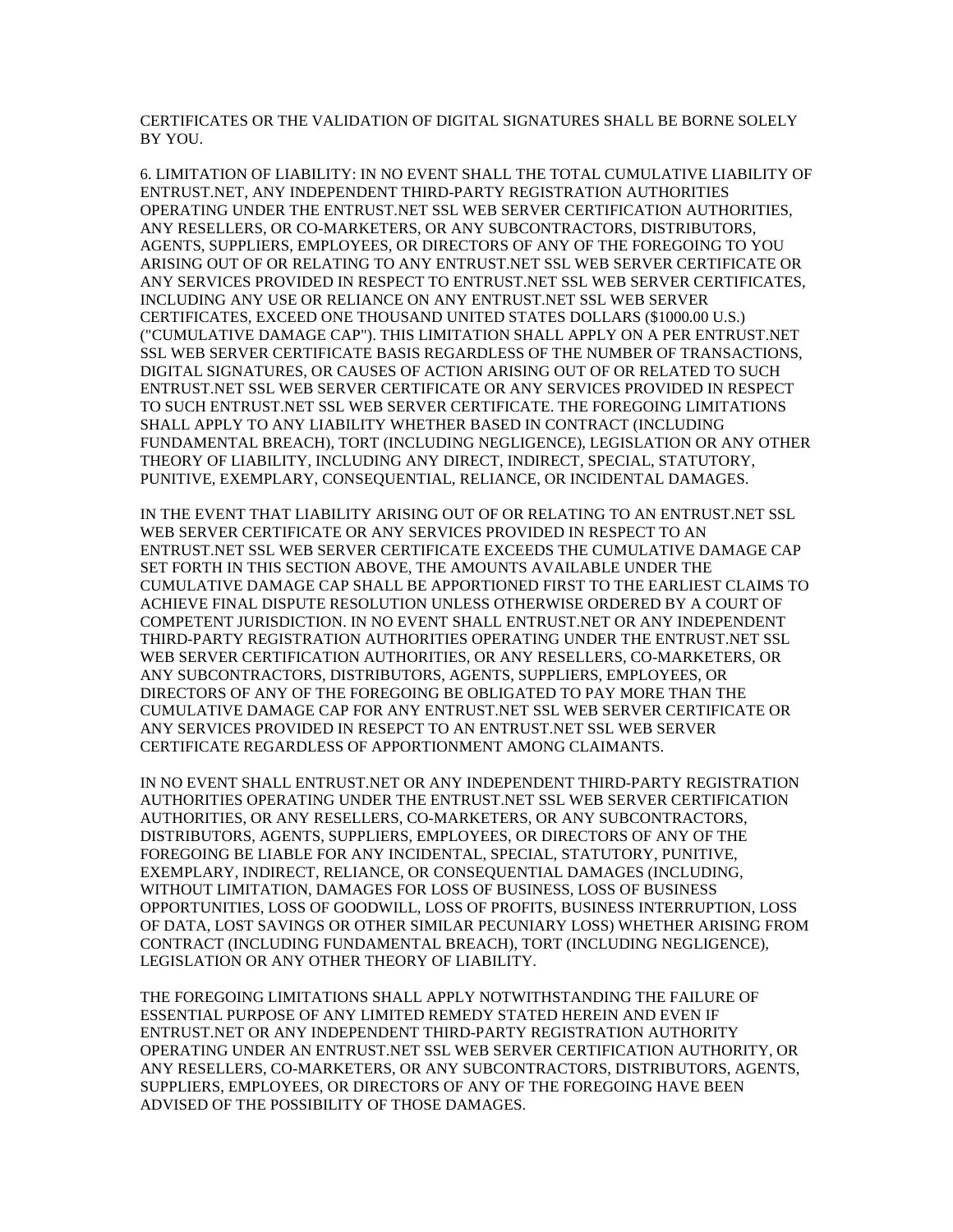SOME JURISDICTIONS DO NOT ALLOW THE EXCLUSION OR LIMITATION OF LIABILITY FOR CONSEQUENTIAL OR INCIDENTAL DAMAGES, SO THESE LIMITATIONS SET FORTH ABOVE MAY NOT APPLY TO YOU. THE DISCLAIMERS OF REPRESENTATIONS, WARRANTIES, AND CONDITIONS AND THE LIMITATIONS OF LIABILITY IN THIS AGREEMENT AND IN THE ENTRUST.NET SSL WEB SERVER CERTIFICATION PRACTICE STATEMENT CONSTITUTE AN ESSENTIAL PART OF THIS AGREEMENT, THE ENTRUST.NET SSL WEB SERVER CERTIFICATION PRACTICE STATEMENT, ANY OTHER SUBSCRIPTION AGREEMENTS, AND ANY RELYING PARTY AGREEMENTS. YOU ACKNOWLEDGE THAT BUT FOR THESE DISCLAIMERS OF REPRESENTATIONS, WARRANTIES, AND CONDITIONS AND LIMITATIONS OF LIABILITY, ENTRUST.NET WOULD NOT ISSUE ENTRUST.NET SSL WEB SERVER CERTIFICATES TO SUBSCRIBERS AND NEITHER ENTRUST.NET NOR ANY ANY INDEPENDENT THIRD-PARTY REGISTRATION AUTHORITIES OPERATING UNDER AN ENTRUST.NET SSL WEB SERVER CERTIFICATION AUTHORITY, NOR ANY RESELLERS, CO-MARKETERS, OR ANY SUBCONTRACTORS, DISTRIBUTORS, AGENTS, SUPPLIERS, EMPLOYEES, OR DIRECTORS OF ANY OF THE FOREGOING WOULD PROVIDE SERVICES IN RESPECT TO ENTRUST.NET SSL WEB SERVER CERTIFICATES AND THAT THESE PROVISIONS PROVIDE FOR A REASONABLE ALLOCATION OF RISK.

7. Term: This Agreement shall continue for as long as You use the Entrust.net SSL Web Server Certificate issued to You, however, it shall terminate if You fail to comply with any of the material terms or conditions of this Agreement or the Entrust.net SSL Web Server Certification Practice Statement. This Agreement shall terminate upon expiration of Your Entrust.net SSL Web Server Certificate. You must, upon expiration of Your Entrust.net SSL Web Server Certificate, or upon termination of this Agreement, cease all use of Your Entrust.net SSL Web Server Certificate and remove it from the devices and/or software in which it has been installed. The provisions entitled Disclaimer of Warranties, Limitation of Liability, Term, Severability and those provisions of the Entrust.net SSL Web Server Certification Practice Statement that are designated as surviving termination shall continue in force even after any termination or expiration of this Agreement.

8. Severability: Whenever possible, each provision of this Agreement, the Entrust.net SSL Web Server Certification Practice Statement, any other Subscription Agreements, and any Relying Party Agreements shall be interpreted in such manner as to be effective and valid under applicable law. If the application of any provision of this Agreement, the Entrust.net SSL Web Server Certification Practice Statement, any other Subscription Agreement, or any Relying Party Agreement or any portion thereof to any particular facts or circumstances shall be held to be invalid or unenforceable by an arbitrator or court of competent jurisdiction, then (i) the validity and enforceability of such provision as applied to any other particular facts or circumstances and the validity of other provisions of this Agreement, the Entrust.net SSL Web Server Certification Practice Statement, any other Subscription Agreements, or any Relying Party Agreements shall not in any way be affected or impaired thereby, and (ii) such provision shall be enforced to the maximum extent possible so as to effect its intent and it shall be reformed without further action to the extent necessary to make such provision valid and enforceable.

FOR GREATER CERTAINTY, IT IS EXPRESSLY UNDERSTOOD AND AGREED THAT EVERY PROVISION OF THIS AGREEMENT, THE ENTRUST.NET SSL WEB SERVER CERTIFICATION PRACTICE STATEMENT, ANY OTHER SUBSCRIPTION AGREEMENTS OR ANY RELYING PARTY AGREEMENTS THAT DEALS WITH (I) LIMITATION OF LIABILITY OR DAMAGES, (II) DISCLAIMERS OF REPRESENTATIONS, WARRANTIES, CONDITIONS, OR LIABILITIES, OR (III) INDEMNIFICATION, IS EXPRESSLY INTENDED TO BE SEVERABLE FROM ANY OTHER PROVISIONS OF THIS AGREEMENT, THE ENTRUST.NET SSL WEB SERVER CERTIFICATION PRACTICE STATEMENT, ANY OTHER SUBSCRIPTION AGREEMENTS, OR ANY RELYING PARTY AGREEMENTS AND SHALL BE SO INTERPRETED AND ENFORCED.

9. Third Party Databases and D-U-N-S® Number. In performing limited verification Entrust.net (or a subcontractor acting on behalf of Entrust.net (a "Subcontractor")) may determine whether the organizational identity, address, and domain name provided with Your Entrust.net SSL Web Server